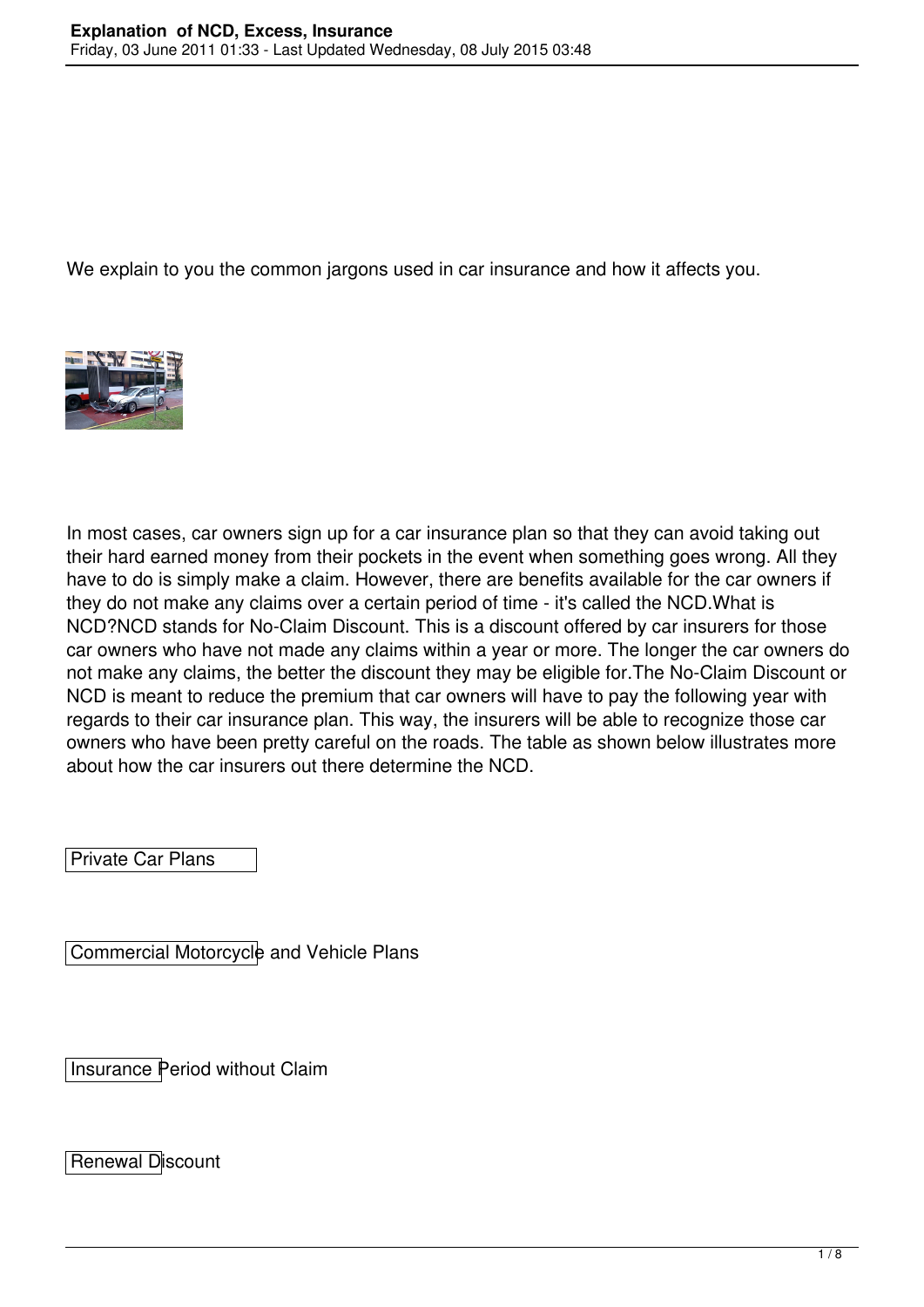Insurance Period without Claim

Renewal Discount

 $\sqrt{1}$  year

 $10%$ 

 $\sqrt{1}$  year

 $10%$ 

2 years

20%

2 years

15%

3 years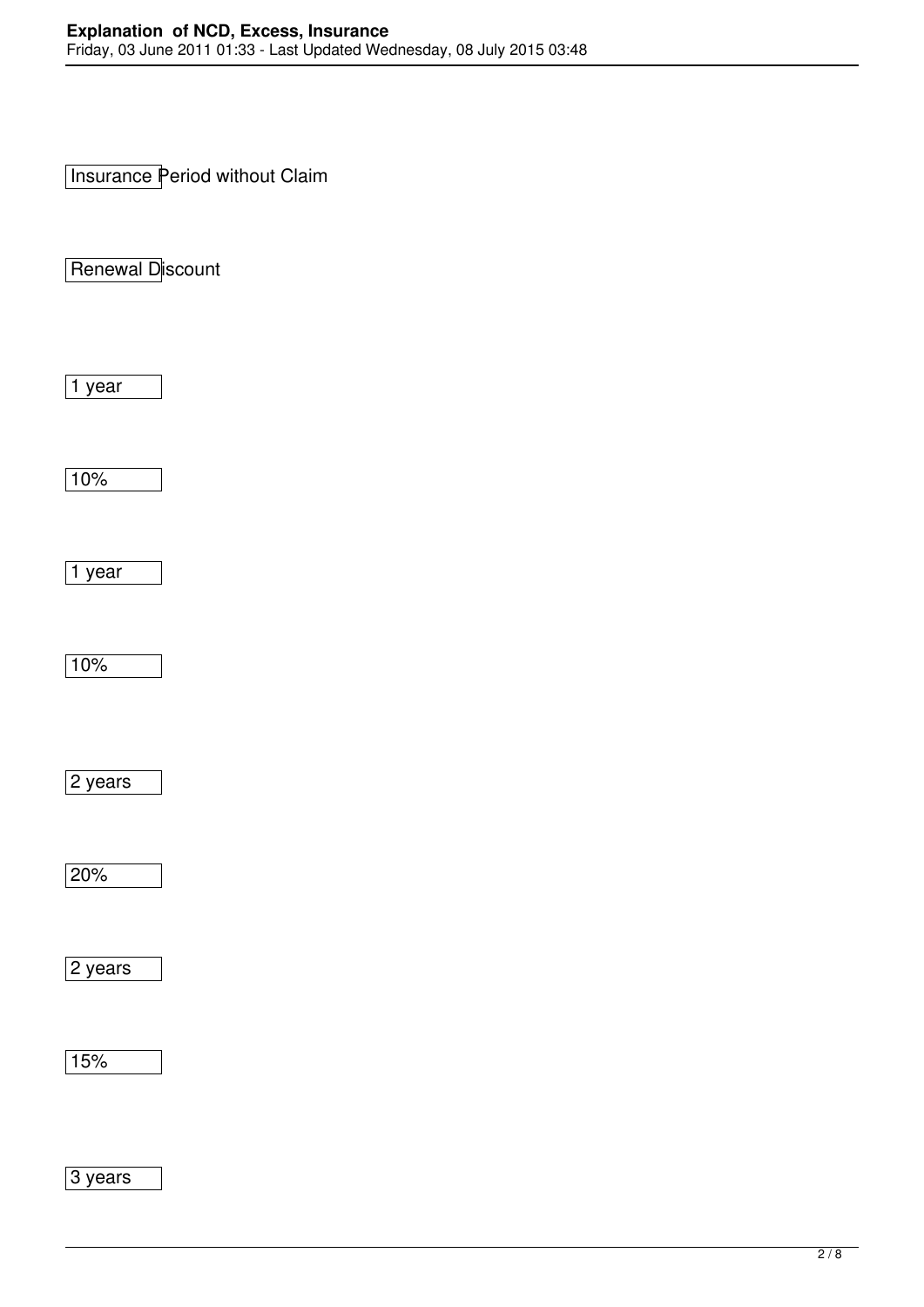30%

3 years or more

20%

4 years

40%

5 years or more

50%

When may one lose his NCD?

At this point of time, some car owners may be asking if they will lose their NCD should they make a claim. Fortunately, they will not. It is often the case that the car insurers in Singapore count on a guide called BOLA which stands for Barometer of Liability Agreement. The insurers use this BOLA to assess how liable each party is in the event of an accident.Car owners will also need to be aware that, under BOLA, they will not experience an impact on their NCD if they experience an accident in which their liability is 20% or less in an accident involving an identified vehicle. In all other cases, their NCD may be affected.What is the revised NCD after a claim is made?The table below may well be used as a guide for car owners to know how much their NCD will be reduced by after they have made a claim.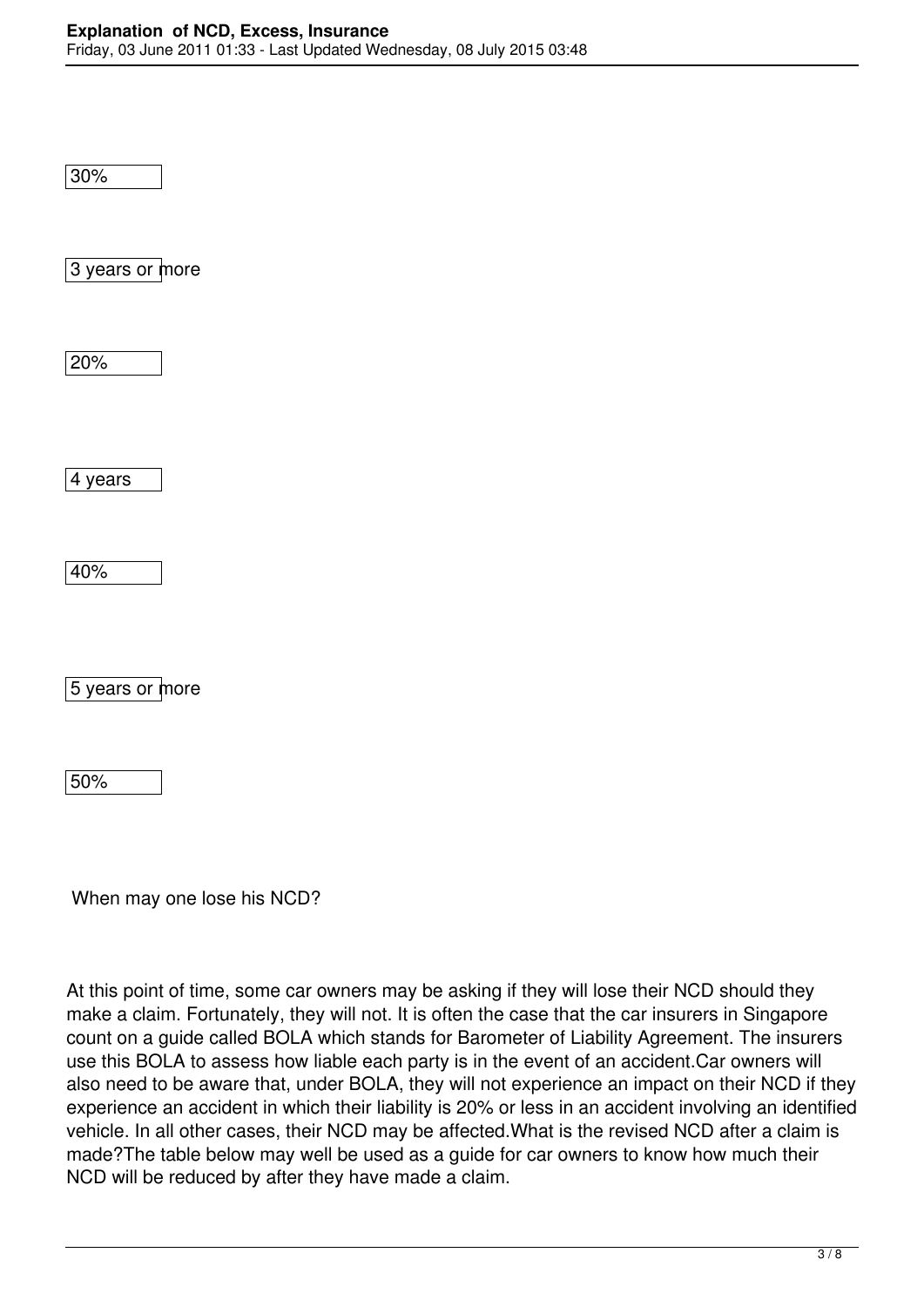Current NCD

Reduced NCD

1 Claim Made

> 2 Claims Made

50%

20%

0%

40%

10%

0%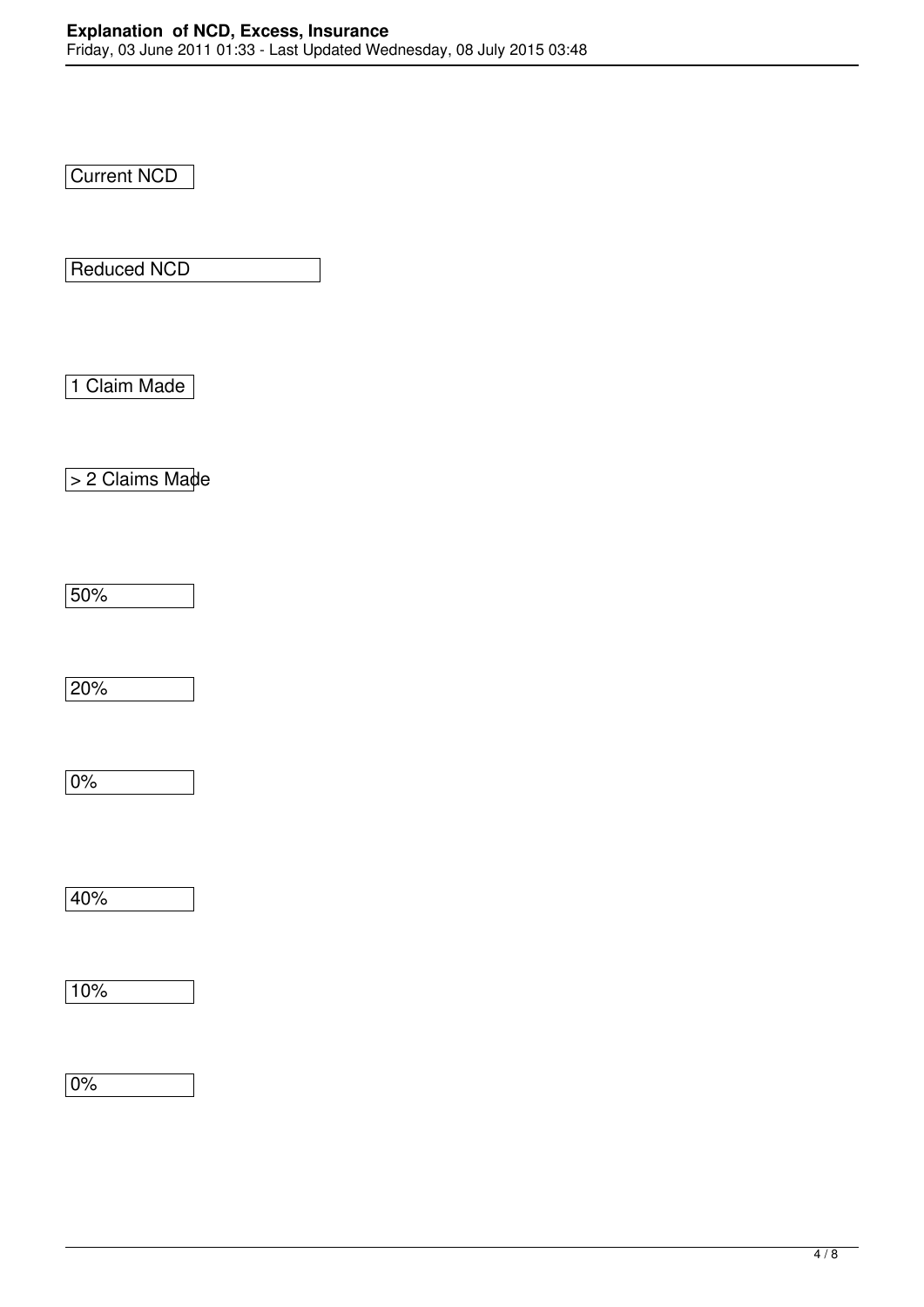30%-10%

0%

0%

 What does the NCD apply to?Another thing car owners need to know is that the NCD applies to them, not their vehicles. When they sell off their car and decide to buy a new one, they retain their NCD. Yet, if the car owners possess more than one car, they may possess different NCDs for each car. Thus, it will be necessary for them to clarify this with their particular insurer. However, the general ideas are as follow.Car owners are allowed to transfer their NCD to their other cars. Nevertheless, they are not allowed to apply that NCD to more than one car at one time. So, let's say if the car owners have successfully accumulated an NCD of 30% using a particular car, this particular NCD does not apply to their second car they may have or plan to buy a second car.Also, there is another thing car owners need to keep in mind - their NCD are non-transferrable to other parties, with an exception to their immediate family members through the approval of the insurance company.Can car owners protect their NCD?As NCD is considered valuable, it is indeed necessary for the car owners to protect it. In an event that they have successfully managed to make no claims after their insurance plan has been in effect for 5 years, the car owners will gain eligibility for an NCD of 50%. When this happens, car insurers will usually be pleased to offer them protection against their discount losses. By simply paying a small extra premium, car owners will be eligible to make a claim during the year. Yet, they will still have their discount protected in full. The protection of 50% NCD is as follows.

Claims within the Insurance Period

Renewal NCD

1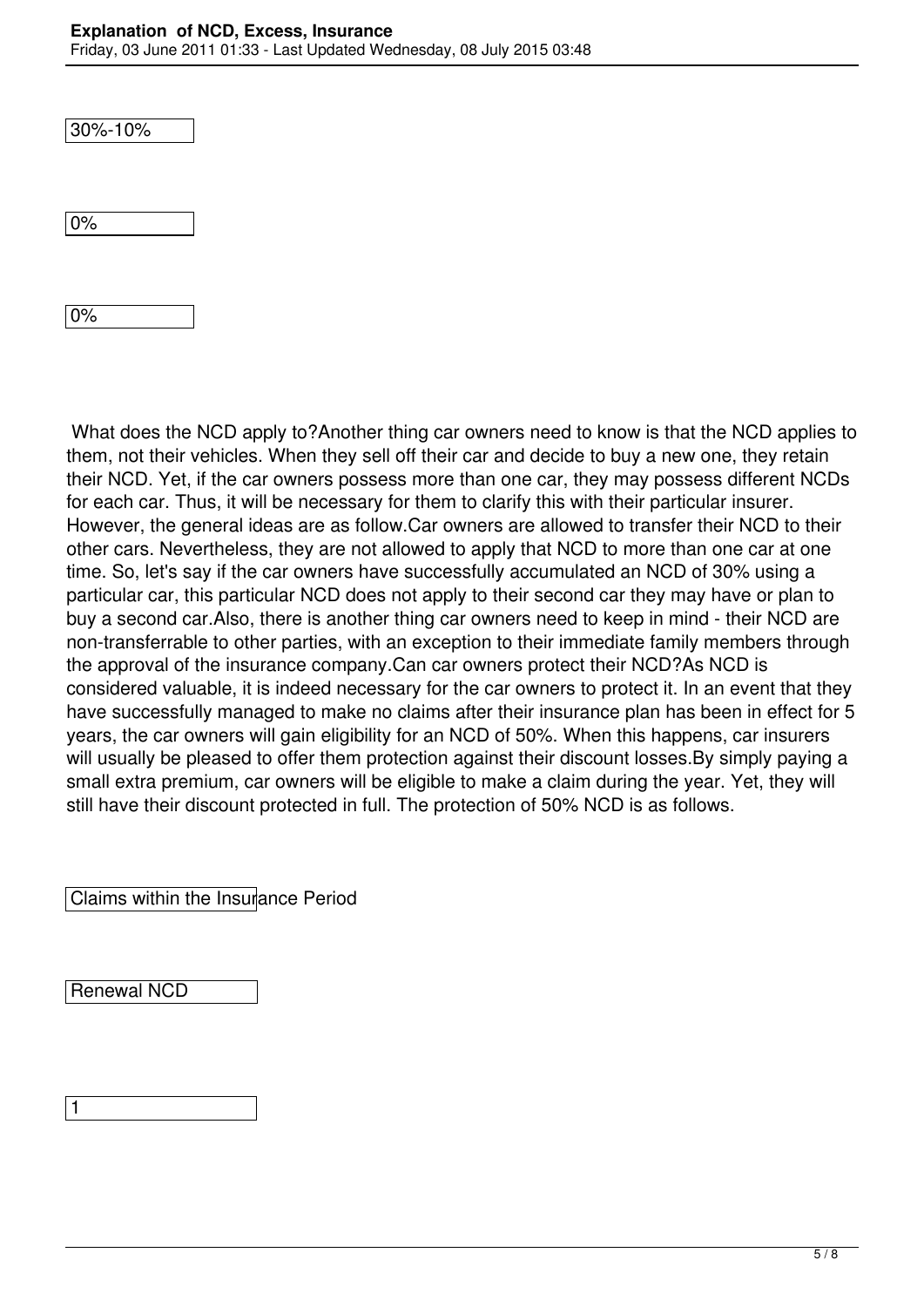## **Explanation of NCD, Excess, Insurance**

Friday, 03 June 2011 01:33 - Last Updated Wednesday, 08 July 2015 03:48

| 50%        |  |
|------------|--|
| $\sqrt{2}$ |  |
| 20%        |  |
|            |  |
| 3 or above |  |

Car owners may also need to check with their particular insurer if NCD cover is applicable.



None

What is the role of excess?Excess, also called deductible, is to the first amount of the claim which the insured person has to bear. If the insured person has an excess of \$500 and the total repair costs \$3,000, then the insured has to pay \$500 while the insurer pays the remaining \$2,500. The insurer normally imposes some excess as this would serve as a form of deductible. With an excess, the insured would tend to be more careful because if a claims occur, the insured also has to be out of pocket and contribute towards the claim. In general, the higher the excess, the more careful would be the insured and hence the lower risk of having a claim. It is often meant to limit the liability of the insurer while at the same time to discourage any claims.Your motor insurance policy is usually divided into sections. Section 1normally covers own damage claim. When you buy a comprehensive motor insurance policy, you are covered for own damage. For example, if your own vehicle is damaged, you can get the insurer to pay